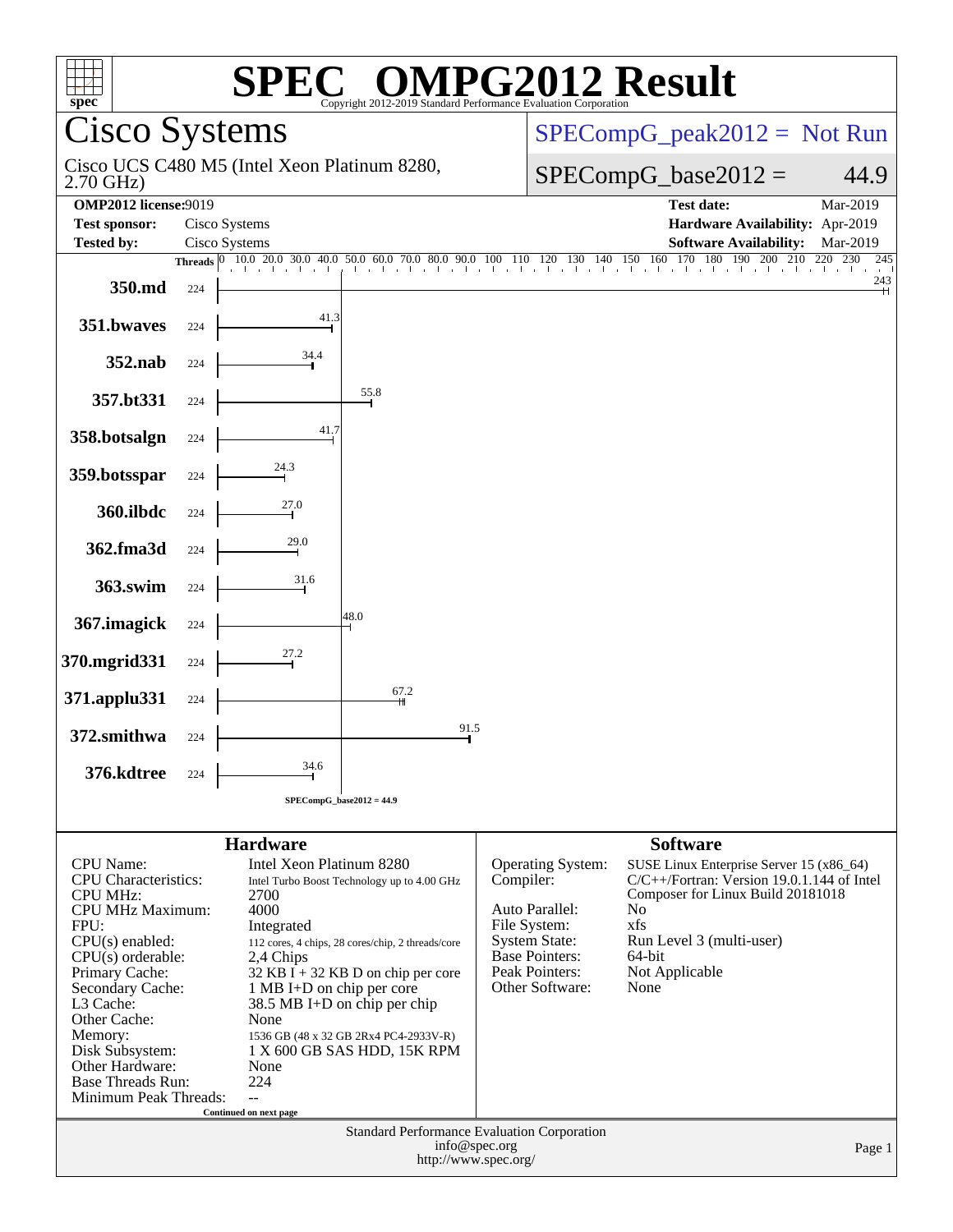

# **[SPEC OMPG2012 Result](http://www.spec.org/auto/omp2012/Docs/result-fields.html#SPECOMPG2012Result)**

# Cisco Systems

#### 2.70 GHz) Cisco UCS C480 M5 (Intel Xeon Platinum 8280,

 $SPECompG_peak2012 = Not Run$  $SPECompG_peak2012 = Not Run$ 

## $SPECompG_base2012 = 44.9$  $SPECompG_base2012 = 44.9$

[Maximum Peak Threads:](http://www.spec.org/auto/omp2012/Docs/result-fields.html#MaximumPeakThreads)

**[OMP2012 license:](http://www.spec.org/auto/omp2012/Docs/result-fields.html#OMP2012license)**9019 **[Test date:](http://www.spec.org/auto/omp2012/Docs/result-fields.html#Testdate)** Mar-2019 **[Test sponsor:](http://www.spec.org/auto/omp2012/Docs/result-fields.html#Testsponsor)** Cisco Systems **[Hardware Availability:](http://www.spec.org/auto/omp2012/Docs/result-fields.html#HardwareAvailability)** Apr-2019 **[Tested by:](http://www.spec.org/auto/omp2012/Docs/result-fields.html#Testedby)** Cisco Systems **[Software Availability:](http://www.spec.org/auto/omp2012/Docs/result-fields.html#SoftwareAvailability)** Mar-2019

### Standard Performance Evaluation Corporation **[Results Table](http://www.spec.org/auto/omp2012/Docs/result-fields.html#ResultsTable) [Benchmark](http://www.spec.org/auto/omp2012/Docs/result-fields.html#Benchmark) [Threads](http://www.spec.org/auto/omp2012/Docs/result-fields.html#Threads) [Seconds](http://www.spec.org/auto/omp2012/Docs/result-fields.html#Seconds) [Ratio](http://www.spec.org/auto/omp2012/Docs/result-fields.html#Ratio) [Seconds](http://www.spec.org/auto/omp2012/Docs/result-fields.html#Seconds) [Ratio](http://www.spec.org/auto/omp2012/Docs/result-fields.html#Ratio) [Seconds](http://www.spec.org/auto/omp2012/Docs/result-fields.html#Seconds) [Ratio](http://www.spec.org/auto/omp2012/Docs/result-fields.html#Ratio) Base [Threads](http://www.spec.org/auto/omp2012/Docs/result-fields.html#Threads) [Seconds](http://www.spec.org/auto/omp2012/Docs/result-fields.html#Seconds) [Ratio](http://www.spec.org/auto/omp2012/Docs/result-fields.html#Ratio) [Seconds](http://www.spec.org/auto/omp2012/Docs/result-fields.html#Seconds) [Ratio](http://www.spec.org/auto/omp2012/Docs/result-fields.html#Ratio) [Seconds](http://www.spec.org/auto/omp2012/Docs/result-fields.html#Seconds) [Ratio](http://www.spec.org/auto/omp2012/Docs/result-fields.html#Ratio) Peak** [350.md](http://www.spec.org/auto/omp2012/Docs/350.md.html) 224 19.0 243 19.2 241 **[19.0](http://www.spec.org/auto/omp2012/Docs/result-fields.html#Median) [243](http://www.spec.org/auto/omp2012/Docs/result-fields.html#Median)** [351.bwaves](http://www.spec.org/auto/omp2012/Docs/351.bwaves.html) 224 **[110](http://www.spec.org/auto/omp2012/Docs/result-fields.html#Median) [41.3](http://www.spec.org/auto/omp2012/Docs/result-fields.html#Median)** 109 41.4 110 41.3 [352.nab](http://www.spec.org/auto/omp2012/Docs/352.nab.html) 224 114 34.1 112 34.7 **[113](http://www.spec.org/auto/omp2012/Docs/result-fields.html#Median) [34.4](http://www.spec.org/auto/omp2012/Docs/result-fields.html#Median)** [357.bt331](http://www.spec.org/auto/omp2012/Docs/357.bt331.html) 224 85.3 55.5 **[85.0](http://www.spec.org/auto/omp2012/Docs/result-fields.html#Median) [55.8](http://www.spec.org/auto/omp2012/Docs/result-fields.html#Median)** 84.9 55.8 [358.botsalgn](http://www.spec.org/auto/omp2012/Docs/358.botsalgn.html) 224 **[104](http://www.spec.org/auto/omp2012/Docs/result-fields.html#Median) [41.7](http://www.spec.org/auto/omp2012/Docs/result-fields.html#Median)** 104 41.7 104 41.7 [359.botsspar](http://www.spec.org/auto/omp2012/Docs/359.botsspar.html) 224 216 24.3 217 24.2 **[216](http://www.spec.org/auto/omp2012/Docs/result-fields.html#Median) [24.3](http://www.spec.org/auto/omp2012/Docs/result-fields.html#Median)** [360.ilbdc](http://www.spec.org/auto/omp2012/Docs/360.ilbdc.html) 224 132 26.9 **[132](http://www.spec.org/auto/omp2012/Docs/result-fields.html#Median) [27.0](http://www.spec.org/auto/omp2012/Docs/result-fields.html#Median)** 131 27.1 [362.fma3d](http://www.spec.org/auto/omp2012/Docs/362.fma3d.html) 224 **[131](http://www.spec.org/auto/omp2012/Docs/result-fields.html#Median) [29.0](http://www.spec.org/auto/omp2012/Docs/result-fields.html#Median)** 130 29.2 131 28.9 [363.swim](http://www.spec.org/auto/omp2012/Docs/363.swim.html) 224 143 31.6 144 31.5 **[143](http://www.spec.org/auto/omp2012/Docs/result-fields.html#Median) [31.6](http://www.spec.org/auto/omp2012/Docs/result-fields.html#Median)** [367.imagick](http://www.spec.org/auto/omp2012/Docs/367.imagick.html) 224 **[146](http://www.spec.org/auto/omp2012/Docs/result-fields.html#Median) [48.0](http://www.spec.org/auto/omp2012/Docs/result-fields.html#Median)** 146 48.2 146 48.0 [370.mgrid331](http://www.spec.org/auto/omp2012/Docs/370.mgrid331.html) 224 163 27.0 162 27.3 **[162](http://www.spec.org/auto/omp2012/Docs/result-fields.html#Median) [27.2](http://www.spec.org/auto/omp2012/Docs/result-fields.html#Median)** [371.applu331](http://www.spec.org/auto/omp2012/Docs/371.applu331.html) 224 91.9 65.9 **[90.2](http://www.spec.org/auto/omp2012/Docs/result-fields.html#Median) [67.2](http://www.spec.org/auto/omp2012/Docs/result-fields.html#Median)** 89.4 67.8 [372.smithwa](http://www.spec.org/auto/omp2012/Docs/372.smithwa.html) 224 **[58.6](http://www.spec.org/auto/omp2012/Docs/result-fields.html#Median) [91.5](http://www.spec.org/auto/omp2012/Docs/result-fields.html#Median)** 58.8 91.1 58.4 91.8 [376.kdtree](http://www.spec.org/auto/omp2012/Docs/376.kdtree.html) 224 130 34.7 131 34.5 **[130](http://www.spec.org/auto/omp2012/Docs/result-fields.html#Median) [34.6](http://www.spec.org/auto/omp2012/Docs/result-fields.html#Median)** Results appear in the [order in which they were run.](http://www.spec.org/auto/omp2012/Docs/result-fields.html#RunOrder) Bold underlined text [indicates a median measurement.](http://www.spec.org/auto/omp2012/Docs/result-fields.html#Median) **[Platform Notes](http://www.spec.org/auto/omp2012/Docs/result-fields.html#PlatformNotes)** Sysinfo program /home/OMP2012/Docs/sysinfo Revision 563 of 2016-06-10 (097295389cf6073d8c3b03fa376740a5) running on linux-mz3p Fri Mar 8 02:30:13 2019 This section contains SUT (System Under Test) info as seen by some common utilities. To remove or add to this section, see: <http://www.spec.org/omp2012/Docs/config.html#sysinfo> From /proc/cpuinfo model name : Intel(R) Xeon(R) Platinum 8280 CPU @ 2.70GHz 4 "physical id"s (chips) 224 "processors" cores, siblings (Caution: counting these is hw and system dependent. The following excerpts from /proc/cpuinfo might not be reliable. Use with caution.) cpu cores : 28 siblings : 56 physical 0: cores 0 1 2 3 4 5 6 8 9 10 11 12 13 14 16 17 18 19 20 21 22 24 25 26 27 28 29 30 physical 1: cores 0 1 2 3 4 5 6 8 9 10 11 12 13 14 16 17 18 19 20 21 22 24 25 26 27 28 29 30 physical 2: cores 0 1 2 3 4 5 6 8 9 10 11 12 13 14 16 17 18 19 20 21 22 24 25 26 27 28 29 30 Continued on next page

#### [info@spec.org](mailto:info@spec.org) <http://www.spec.org/>

#### Page 2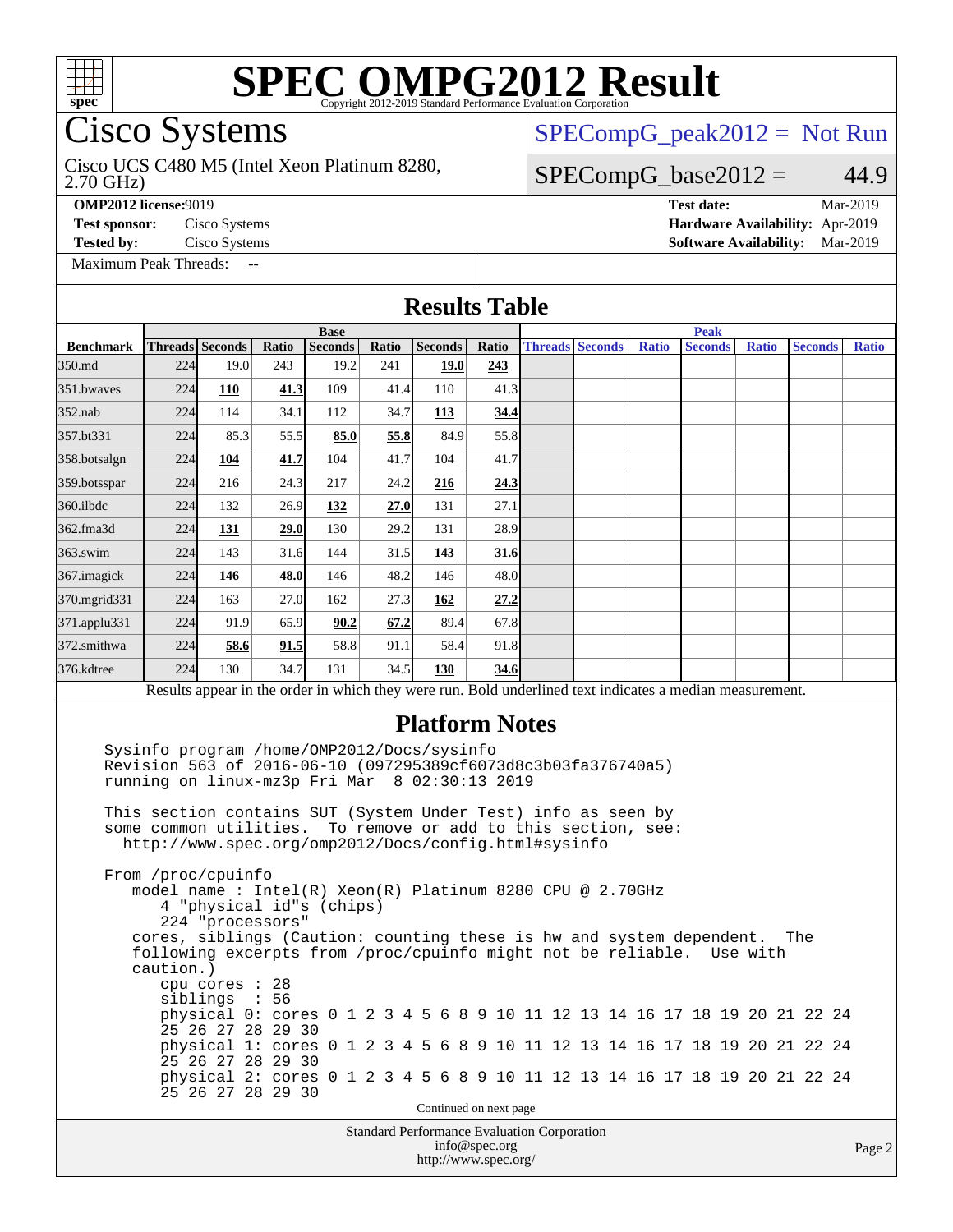

# **[SPEC OMPG2012 Result](http://www.spec.org/auto/omp2012/Docs/result-fields.html#SPECOMPG2012Result)**

Cisco Systems

[SPECompG\\_peak2012 =](http://www.spec.org/auto/omp2012/Docs/result-fields.html#SPECompGpeak2012) Not Run

2.70 GHz) Cisco UCS C480 M5 (Intel Xeon Platinum 8280,

 $SPECompG_base2012 = 44.9$  $SPECompG_base2012 = 44.9$ 

**[OMP2012 license:](http://www.spec.org/auto/omp2012/Docs/result-fields.html#OMP2012license)**9019 **[Test date:](http://www.spec.org/auto/omp2012/Docs/result-fields.html#Testdate)** Mar-2019 **[Test sponsor:](http://www.spec.org/auto/omp2012/Docs/result-fields.html#Testsponsor)** Cisco Systems **[Hardware Availability:](http://www.spec.org/auto/omp2012/Docs/result-fields.html#HardwareAvailability)** Apr-2019 **[Tested by:](http://www.spec.org/auto/omp2012/Docs/result-fields.html#Testedby)** Cisco Systems **[Software Availability:](http://www.spec.org/auto/omp2012/Docs/result-fields.html#SoftwareAvailability)** Mar-2019

### **[Platform Notes \(Continued\)](http://www.spec.org/auto/omp2012/Docs/result-fields.html#PlatformNotes)**

Standard Performance Evaluation Corporation [info@spec.org](mailto:info@spec.org) physical 3: cores 0 1 2 3 4 5 6 8 9 10 11 12 13 14 16 17 18 19 20 21 22 24 25 26 27 28 29 30 cache size : 39424 KB From /proc/meminfo<br>MemTotal: 1583861556 kB HugePages\_Total: 0<br>Hugepagesize: 2048 kB Hugepagesize: From /etc/\*release\* /etc/\*version\* os-release: NAME="SLES" VERSION="15" VERSION\_ID="15" PRETTY\_NAME="SUSE Linux Enterprise Server 15" ID="sles" ID\_LIKE="suse" ANSI\_COLOR="0;32" CPE\_NAME="cpe:/o:suse:sles:15" uname -a: Linux linux-mz3p 4.12.14-23-default #1 SMP Tue May 29 21:04:44 UTC 2018 (cd0437b) x86\_64 x86\_64 x86\_64 GNU/Linux run-level 3 Mar 7 20:39 SPEC is set to: /home/OMP2012 Filesystem Type Size Used Avail Use% Mounted on<br>
/dev/sda2 xfs 549G 36G 513G 7% / 36G 513G 7% / Additional information from dmidecode: Warning: Use caution when you interpret this section. The 'dmidecode' program reads system data which is "intended to allow hardware to be accurately determined", but the intent may not be met, as there are frequent changes to hardware, firmware, and the "DMTF SMBIOS" standard. BIOS Cisco Systems, Inc. C480M5.4.0.3.17.0213191844 02/13/2019 Memory: 48x 0xCE00 M393A4K40CB2-CVF 32 GB 2 rank 2933 MT/s, configured at 2934 MT/s (End of data from sysinfo program) **[General Notes](http://www.spec.org/auto/omp2012/Docs/result-fields.html#GeneralNotes)** ======================================================================== BIOS settings notes: Transparent Huge Pages enabled with: echo always > /sys/kernel/mm/transparent\_hugepage/enabled BIOS settings notes: Intel Turbo Boost Technology (Turbo) : Enabled CPU performance set to Enterprise Continued on next page

<http://www.spec.org/>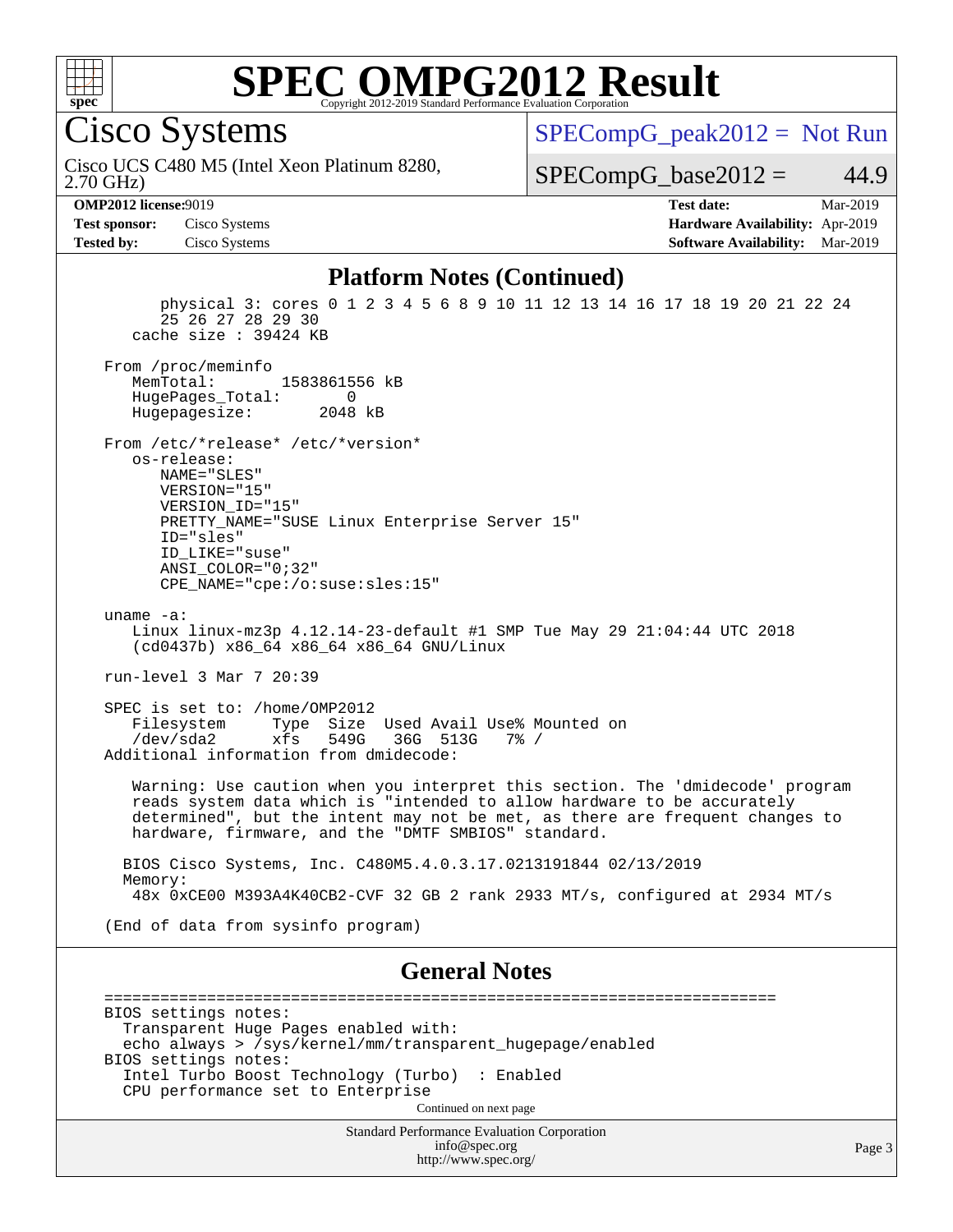

# **[SPEC OMPG2012 Result](http://www.spec.org/auto/omp2012/Docs/result-fields.html#SPECOMPG2012Result)**

Cisco Systems

 $SPECompG_peak2012 = Not Run$  $SPECompG_peak2012 = Not Run$ 

2.70 GHz) Cisco UCS C480 M5 (Intel Xeon Platinum 8280,

 $SPECompG_base2012 = 44.9$  $SPECompG_base2012 = 44.9$ 

**[Test sponsor:](http://www.spec.org/auto/omp2012/Docs/result-fields.html#Testsponsor)** Cisco Systems **[Hardware Availability:](http://www.spec.org/auto/omp2012/Docs/result-fields.html#HardwareAvailability)** Apr-2019

**[OMP2012 license:](http://www.spec.org/auto/omp2012/Docs/result-fields.html#OMP2012license)**9019 **[Test date:](http://www.spec.org/auto/omp2012/Docs/result-fields.html#Testdate)** Mar-2019 **[Tested by:](http://www.spec.org/auto/omp2012/Docs/result-fields.html#Testedby)** Cisco Systems **[Software Availability:](http://www.spec.org/auto/omp2012/Docs/result-fields.html#SoftwareAvailability)** Mar-2019

## **[General Notes \(Continued\)](http://www.spec.org/auto/omp2012/Docs/result-fields.html#GeneralNotes)**

 Power Performance Tuning set to OS SNC set to Disabled IMC Interleaving set to Auto General OMP Library Settings ENV\_KMP\_LIBRARY=turnaround ENV\_OMP\_SCHEDULE=static ENV\_KMP\_BLOCKTIME=200 ENV\_KMP\_STACKSIZE=702M ENV\_OMP\_DYNAMIC=FALSE ENV\_OMP\_NESTED=FALSE

 ======================================================================== General base OMP Library Settings ENV\_KMP\_AFFINITY=compact,1 ======================================================================== Spectre and Meltdown Yes: The test sponsor attests, as of date of publication, that CVE-2017-5754 (Meltdown) is mitigated in the system as tested and documented. Yes: The test sponsor attests, as of date of publication, that CVE-2017-5753 (Spectre variant 1) is mitigated in the system as tested and documented. Yes: The test sponsor attests, as of date of publication, that CVE-2017-5715 (Spectre variant 2) is mitigated in the system as tested and documented.

## **[Base Compiler Invocation](http://www.spec.org/auto/omp2012/Docs/result-fields.html#BaseCompilerInvocation)**

[C benchmarks](http://www.spec.org/auto/omp2012/Docs/result-fields.html#Cbenchmarks):  $i$ cc

[C++ benchmarks:](http://www.spec.org/auto/omp2012/Docs/result-fields.html#CXXbenchmarks) [icpc](http://www.spec.org/omp2012/results/res2019q2/omp2012-20190312-00166.flags.html#user_CXXbase_intel_icpc_2d899f8d163502b12eb4a60069f80c1c)

[Fortran benchmarks](http://www.spec.org/auto/omp2012/Docs/result-fields.html#Fortranbenchmarks): [ifort](http://www.spec.org/omp2012/results/res2019q2/omp2012-20190312-00166.flags.html#user_FCbase_intel_ifort_8a5e5e06b19a251bdeaf8fdab5d62f20)

## **[Base Portability Flags](http://www.spec.org/auto/omp2012/Docs/result-fields.html#BasePortabilityFlags)**

 350.md: [-FR](http://www.spec.org/omp2012/results/res2019q2/omp2012-20190312-00166.flags.html#user_baseFPORTABILITY350_md_f-FR) 357.bt331: [-mcmodel=medium](http://www.spec.org/omp2012/results/res2019q2/omp2012-20190312-00166.flags.html#user_basePORTABILITY357_bt331_f-mcmodel_3a41622424bdd074c4f0f2d2f224c7e5) 363.swim: [-mcmodel=medium](http://www.spec.org/omp2012/results/res2019q2/omp2012-20190312-00166.flags.html#user_basePORTABILITY363_swim_f-mcmodel_3a41622424bdd074c4f0f2d2f224c7e5) 367.imagick: [-std=c99](http://www.spec.org/omp2012/results/res2019q2/omp2012-20190312-00166.flags.html#user_baseCPORTABILITY367_imagick_f-std_2ec6533b6e06f1c4a6c9b78d9e9cde24)

# **[Base Optimization Flags](http://www.spec.org/auto/omp2012/Docs/result-fields.html#BaseOptimizationFlags)**

[C benchmarks](http://www.spec.org/auto/omp2012/Docs/result-fields.html#Cbenchmarks):

[-O3](http://www.spec.org/omp2012/results/res2019q2/omp2012-20190312-00166.flags.html#user_CCbase_f-O3) [-qopenmp](http://www.spec.org/omp2012/results/res2019q2/omp2012-20190312-00166.flags.html#user_CCbase_f-qopenmp) [-ipo](http://www.spec.org/omp2012/results/res2019q2/omp2012-20190312-00166.flags.html#user_CCbase_f-ipo_84062ab53814f613187d02344b8f49a7) [-xCORE-AVX512](http://www.spec.org/omp2012/results/res2019q2/omp2012-20190312-00166.flags.html#user_CCbase_f-xCORE-AVX512) [-ansi-alias](http://www.spec.org/omp2012/results/res2019q2/omp2012-20190312-00166.flags.html#user_CCbase_f-ansi-alias)

Continued on next page

Standard Performance Evaluation Corporation [info@spec.org](mailto:info@spec.org) <http://www.spec.org/>